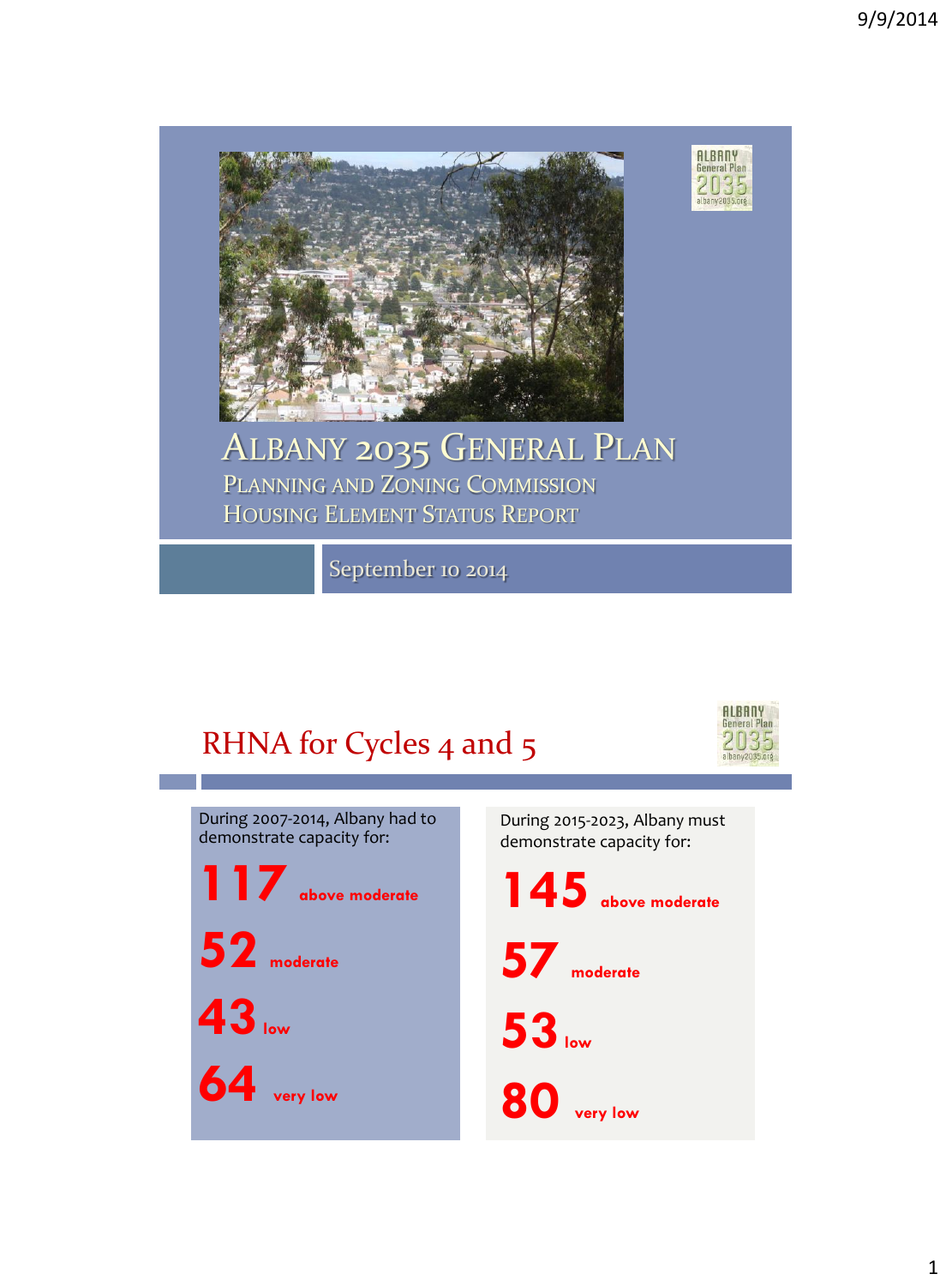# Sites zoned at densities < 30 UPA



 $\Box$  10 vacant R-1 lots One lot committed to new home Nine lots still uncommitted

**Slide 3**

- $\Box$  1 vacant R-2 lot (potential for 2 units)
- $\Box$  Presuming 4 second units/ year (32 for 8 yrs)
	- *4 low, based on market rents (<\$1,185)*
	- *12 moderate (\$1,185-1,935)*
	- *16 above moderate (>\$1,935)*

# Underutilized R-3 sites



 $\Box$  No new sites

**Slide 4**

- □ All sites are carried forward from 2014 Element
	- 404-408 Cornell
	- 412-416 Stannage
	- 423-427 Talbot
	- 425 Evelyn
	- 707-711 Adams
- □ Net Yield: 36 units (no change)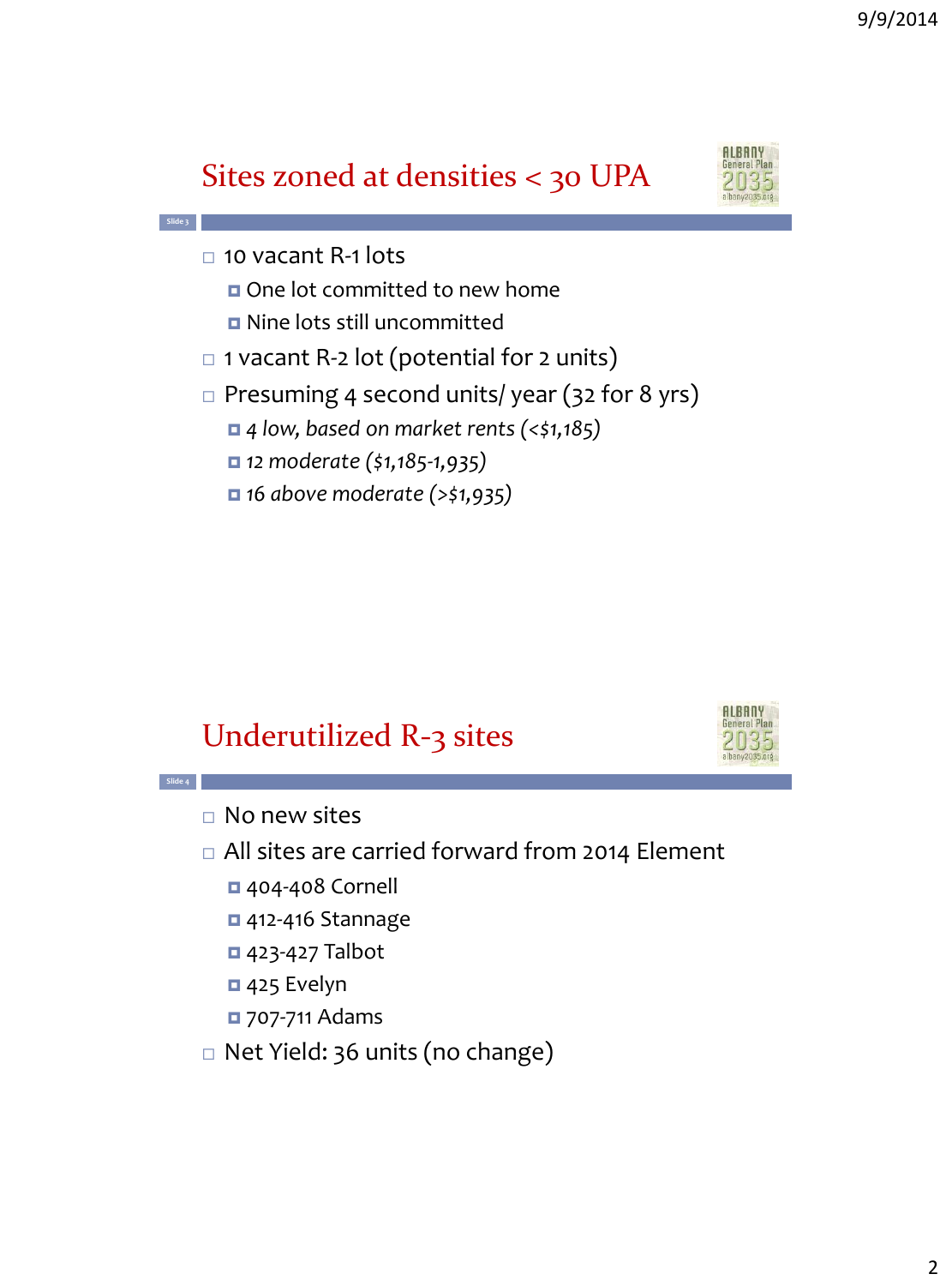# Vacant Mixed Use Sites



- □ No change from 2014 Element
- □ 1130 San Pablo Avenue
	- *175-unit senior housing ("above moderate")*
- 1245 Solano Avenue
	- *5 units assumed*

**Slide 5**

# Underutilized Mixed Use Sites



#### **Slide 6** All sites are being carried forward 1451 Solano (California Bank and Trust) 934 San Pablo (parking lot) ■ 1061-63 San Pablo (Hertz) 433 San Pablo (Goodyear) 611 San Pablo (contractor's yard) 665 San Pablo (Sizzler) 805 San Pablo (Mechanics Bank) 1089 San Pablo (former key shop) ■ 398-400 San Pablo (Car Wash) ■ 1107-1111 San Pablo (Max's Auto)  $\Box$  127 potential units (same assumption as 2014)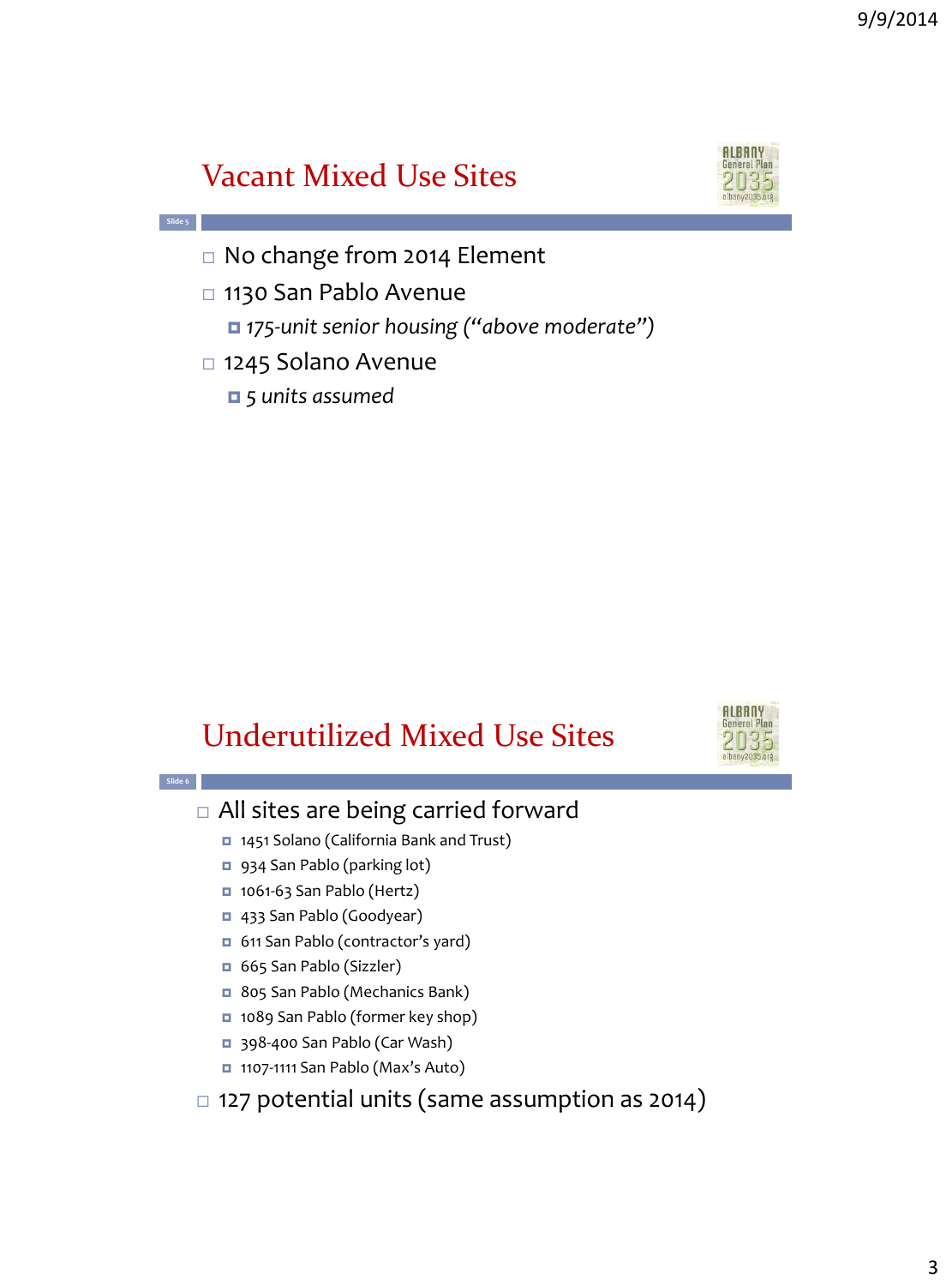## New Site 1: 501-505 San Pablo



- Former Blockbuster Video
- Now Goodwill retail outlet
- Three parcels, one owner: 20,000 SF
- Current FAR is 0.38

**Slide 7**

• Presumed yield is 15 units (@33 UPA)





#### New Site 2: 911 San Pablo



- Mary and Joe's Sporting Goods
- 5 parcels, one owner
- I/L ratio is 0.39
- 26,400 square feet land area
- Site also Includes 2 rental homes
- Net gain of 16 units



**ALBANY** 

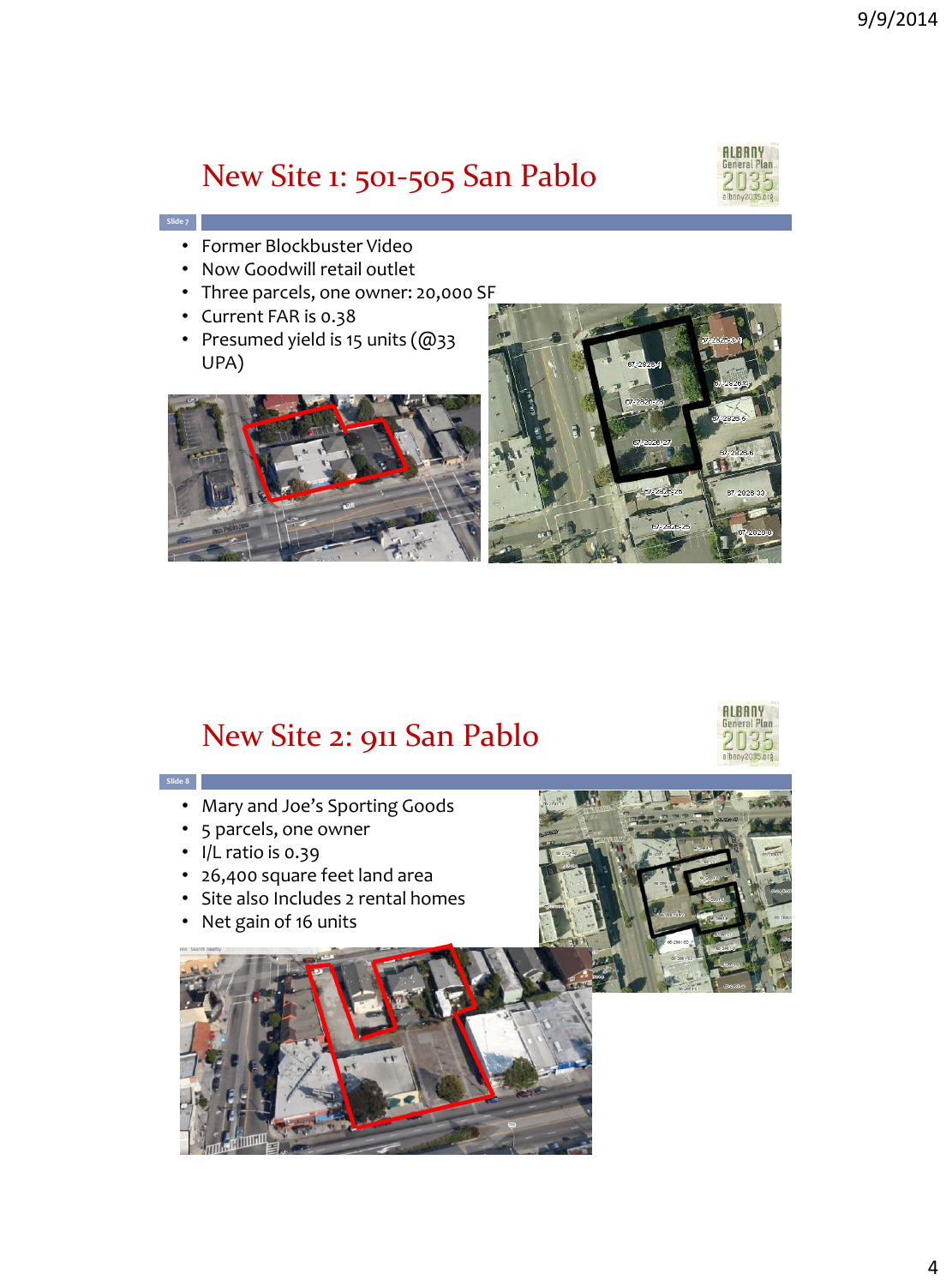# New Site 3: 950 San Pablo



• Albany Towne Center

**Slide 9**

- Listed as housing site in 1992
- Total site is 1.3 acres, one parcel
- I/L ratio is 0.5 and FAR is < 0.5
- Residential portion subtracted out
- Net gain of 30 units





### Summary

**Slide 10**



- New sites add 61 units of capacity
- No zoning changes needed
- □ Addition of these sites brings total to 420 units, plus 32 second units (452 units)
- $\Box$  Identified capacity exceeds RHNA by 35 percent
- □ 90% of the capacity is on sites zoned for multifamily or mixed use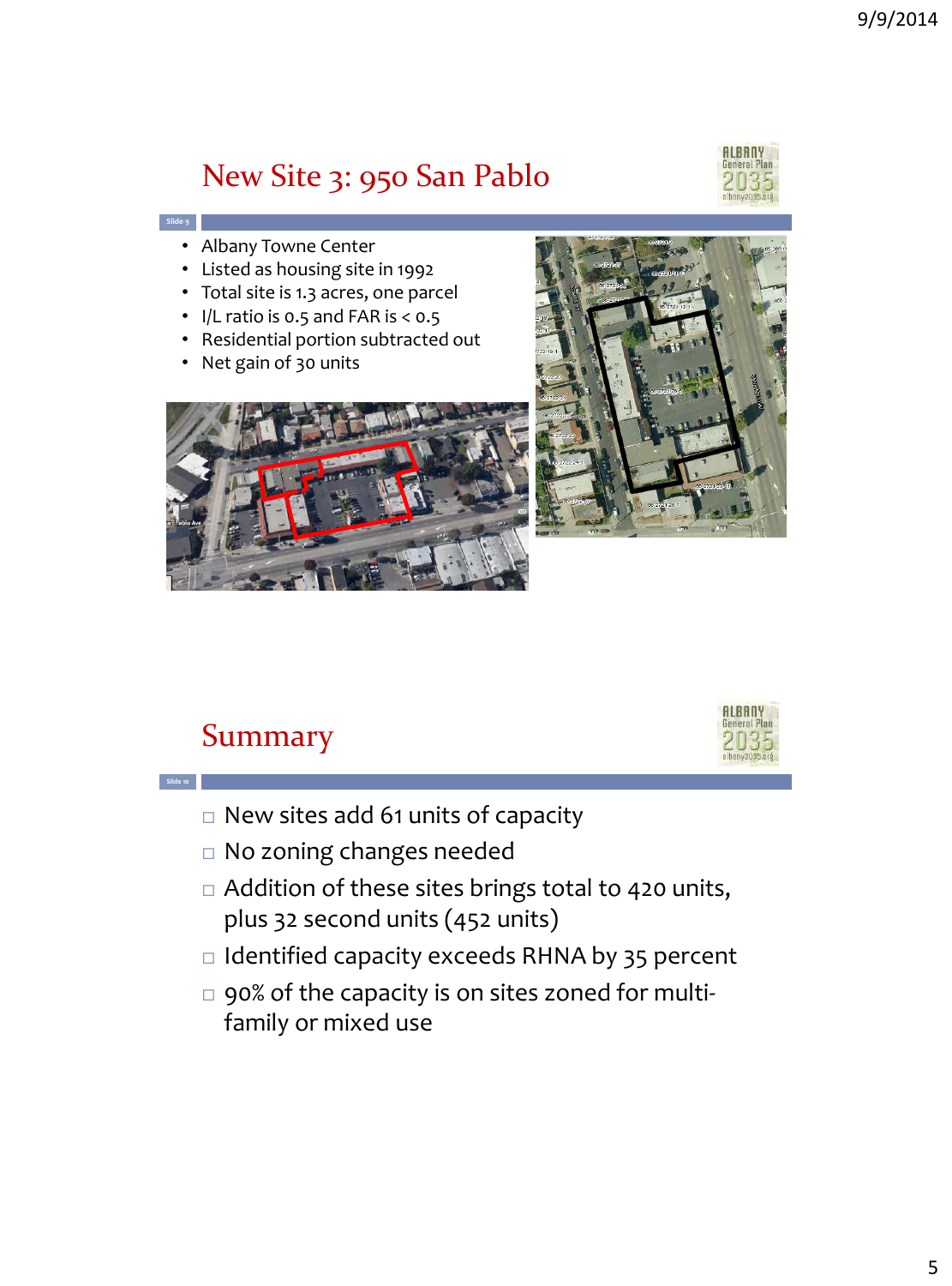# Sites Not Quantified



**ALBANY** 

 $\Box$  Text will also discuss

**Slide 11**

- **Long-term potential for residential development on** the 11-acre parcel south of Gateway Towers
- **n** Long-term potential for residential or mixed use at Safeway site (but not designating as a housing site)
- Potential for residential on other sites on Solano and San Pablo Avenues

## Next Steps

- □ "Working Draft" (redlined) Element: Sept 19
- Commission Study Session: Sept 24
- □ Housing Element "symposium" (Sept 30)
- □ City Council Study Session: Oct 6
- □ HCD Review (Oct-Nov)
- Revise (Dec)
- □ PC and CC adoption hearings: January 2015
- $\Box$  Adopt by January 31, 2015